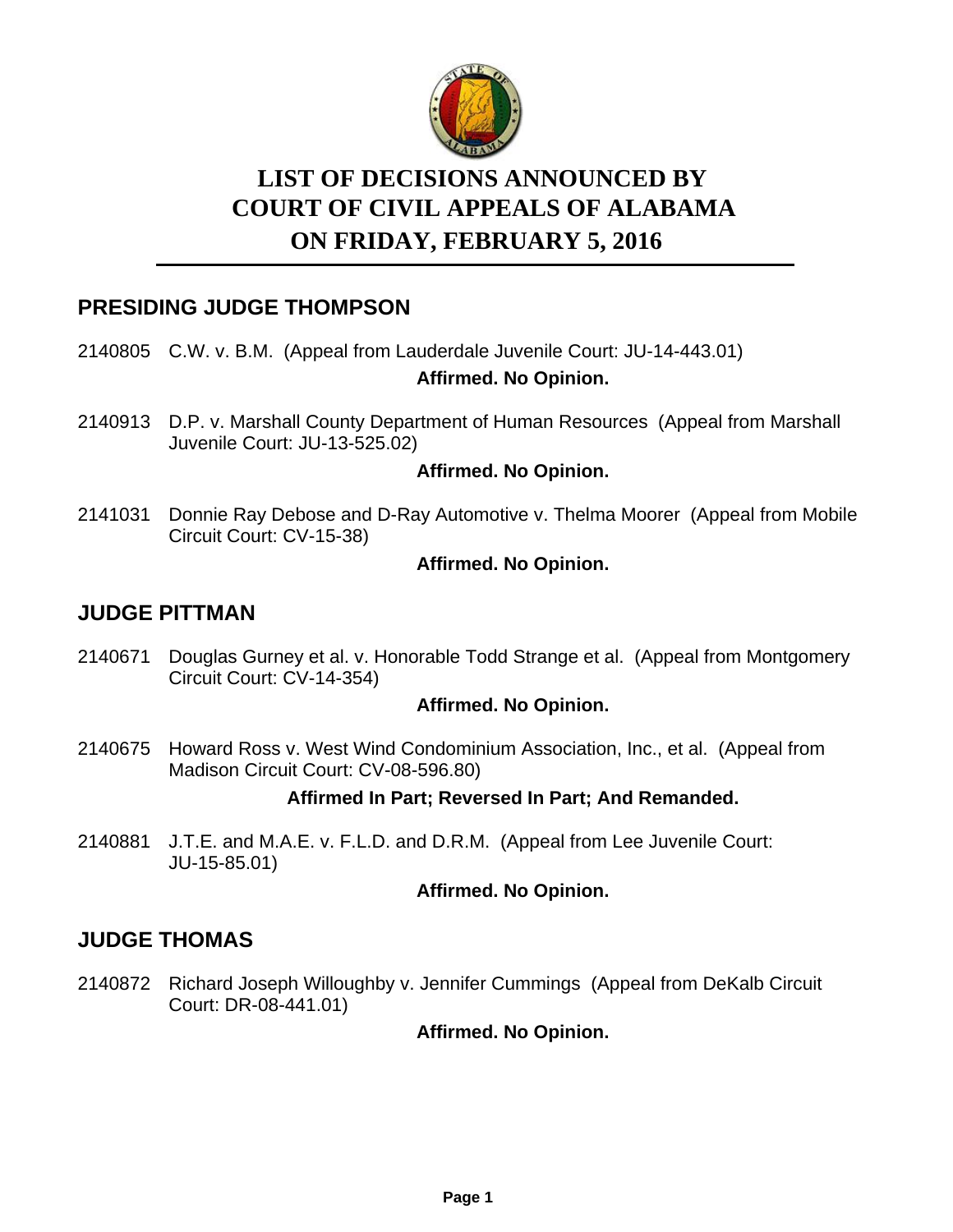2140900 Kathy K. Torbert v. Alabama Department of Public Health (Appeal from Montgomery Circuit Court: CV-12-900020)

### **Affirmed. No Opinion.**

- 2140918 A.R.Y. v. J.S. and B.S. (Appeal from Fayette Juvenile Court: JU-08-100.03) **Affirmed. No Opinion.**
- 2140930 Sharon Ragsdale v. George Elton Ragsdale (Appeal from Elmore Circuit Court: DR-12-145.02)

### **Affirmed. No Opinion.**

2141001 Southside Courtyard, LLC, and Michael Catanese v. Meredith Lyemance (Appeal from Jefferson Circuit Court: CV-14-903842)

### **Affirmed. No Opinion.**

# **JUDGE MOORE**

2140801 Heather Marie Hubbert v. Saben Matthew Ashby (Appeal from Fayette Circuit Court: DR-07-46.02)

### **Affirmed. No Opinion.**

2140915 Stuart Cassingham v. Jacqueline Cassingham (Appeal from Madison Circuit Court: DR-14-900513)

### **Affirmed. No Opinion.**

# **JUDGE DONALDSON**

2140325 City of Brundidge v. Alabama Department of Environmental Management and Brundidge Acquisitions, LLC (Appeal from Pike Circuit Court: CV-13-96) *(Consolidated with 2140342.)*

### **Affirmed.**

2140342 City of Brundidge and City of Brundidge Solid Waste Authority v. Coffee County Commission and Brundidge Acquisitions, LLC (Appeal from Pike Circuit Court: CV-13-900022)

*(Consolidated with 2140325.)*

### **Affirmed.**